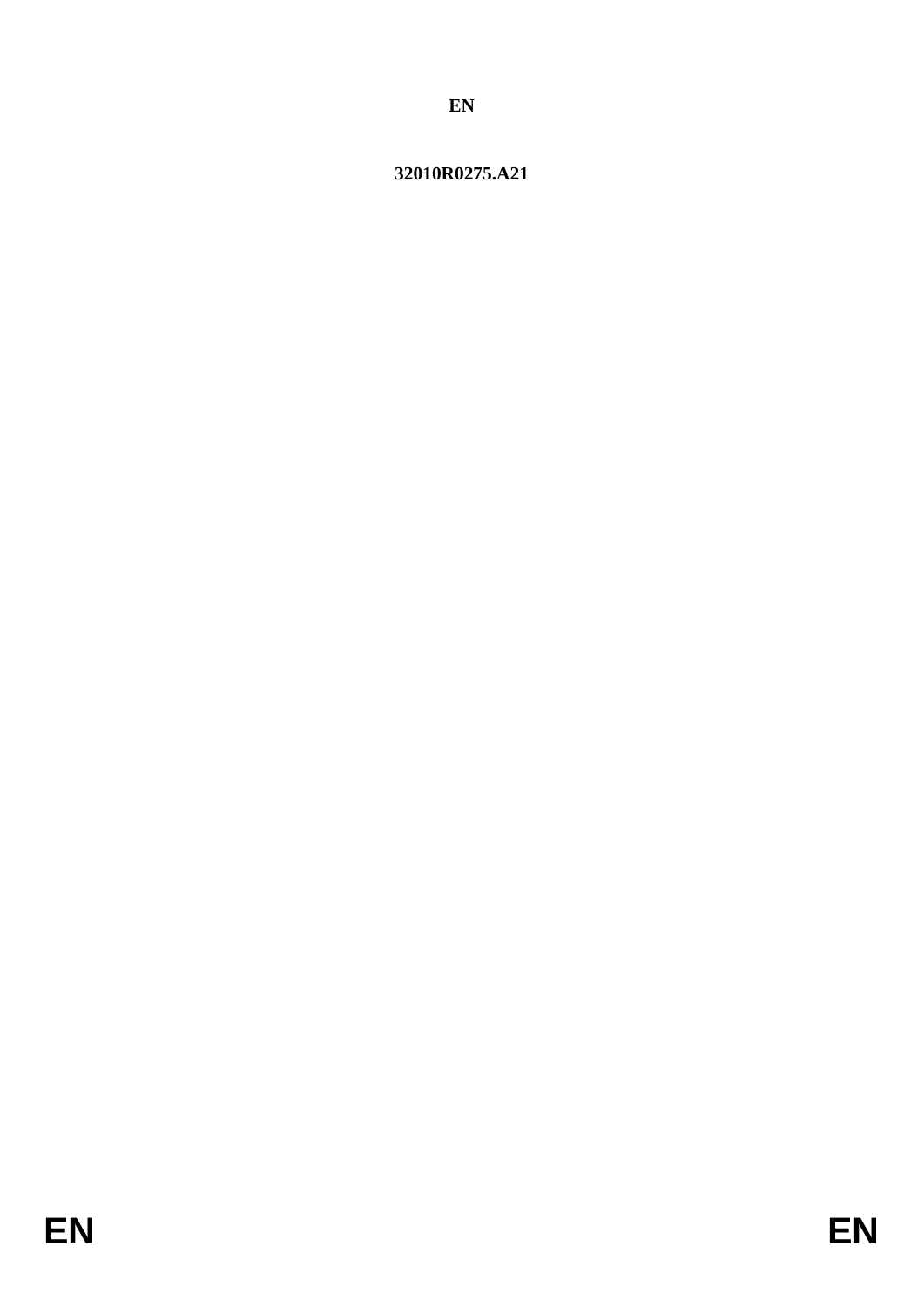## **DECISION OF THE EEA JOINT COMMITTEE No 110/2010**

## **of 1 October 2010**

#### **amending Annex XXI (Statistics) to the EEA Agreement**

#### THE EEA JOINT COMMITTEE,

Having regard to the Agreement on the European Economic Area, as amended by the Protocol adjusting the Agreement on the European Economic Area, hereinafter referred to as 'the Agreement', and in particular Article 98 thereof,

Whereas:

- (1) Annex XXI to the Agreement was amended by Decision of the EEA Joint Committee No 36/20[1](#page-1-0)0 of 12 March 2010<sup>1</sup>.
- (2) Commission Regulation (EU) No 275/2010 of 30 March 2010 implementing Regulation (EC) No 295/2008 of the European Parliament and of the Council, as regards the criteria for the evaluation of the quality of structural business statistics<sup>2</sup> is to be incorporated into the Agreement,

HAS DECIDED AS FOLLOWS:

## *Article 1*

The following point shall be inserted after point 1l (Commission Regulation (EC) No 251/2009) of Annex XXI to the Agreement:

'1m. **32010 R 0275**: Commission Regulation (EU) No 275/2010 of 30 March 2010 implementing Regulation (EC) No 295/2008 of the European Parliament and of the Council, as regards the criteria for the evaluation of the quality of structural business statistics (OJ L 86, 1.4.2010, p. 1).'

## *Article 2*

The texts of Regulation (EU) No 275/2010 in the Icelandic and Norwegian languages, to be published in the EEA Supplement to the *Official Journal of the European Union*, shall be authentic.

 $\overline{a}$ 

<span id="page-1-0"></span><sup>&</sup>lt;sup>1</sup> OJ L 143, 10.6.2010, p. 31.<br>OJ L 86, 1.4.2010, p. 1.